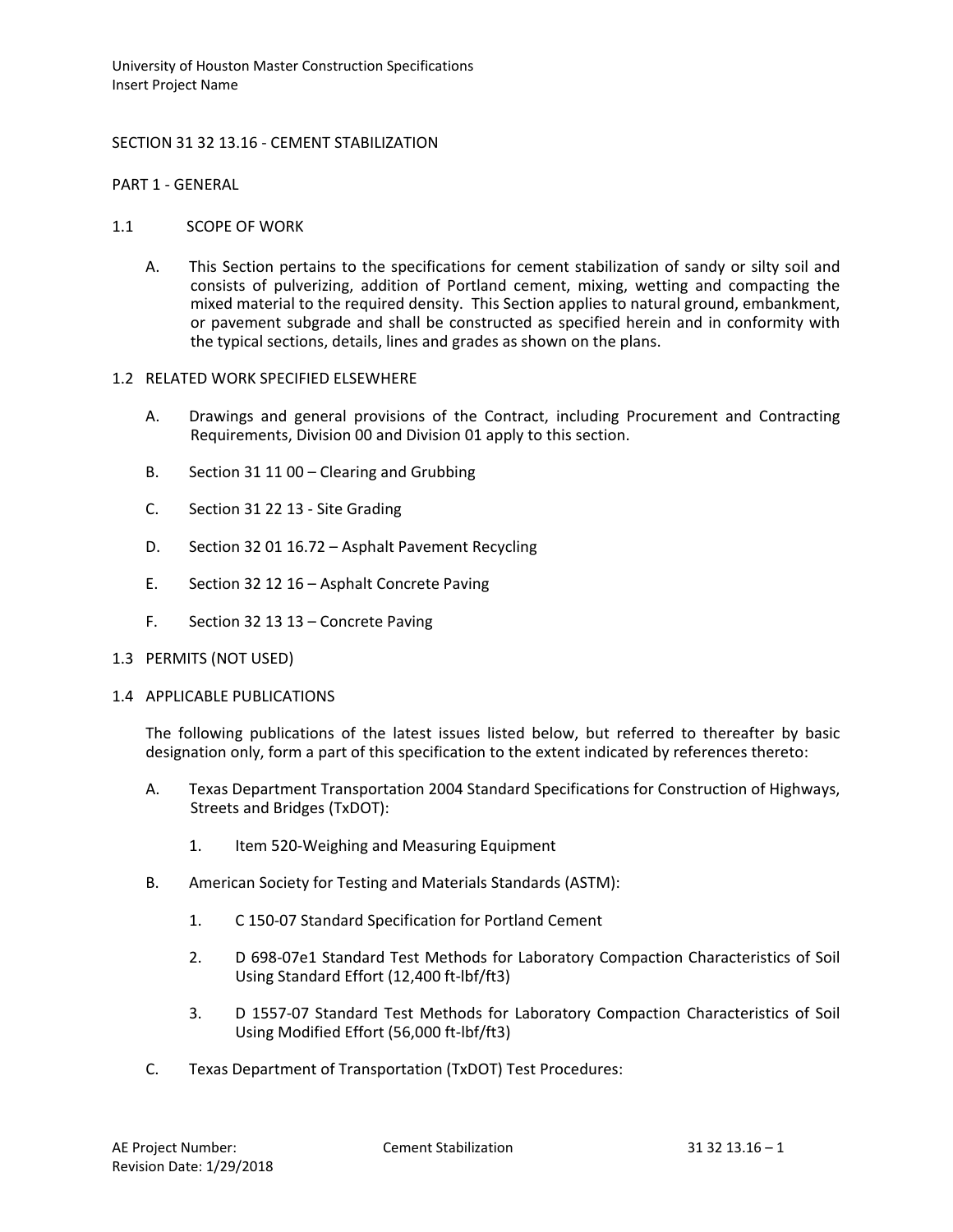1. Test Method Tex-114-E - Laboratory Compaction Characteristics and Moisture-Density Relationship of Subgrade, Embankment Soils, and Backfill Material

### 1.5 DEFINITIONS

- A. Subgrade: The uppermost surface of an excavation, including excavation for trenches, or the top surface of a fill or backfill immediately below base course, pavement, or topsoil materials.
- B. Backfill: Soil material or controlled low-strength material used to fill an excavation.
- C. Base Course: The layer placed between the subgrade and surface pavement in a paving system.
- D. Geotechnical Engineer: Person or company contracted by the owner and/or through the architect to provide testing and onsite Geotechnical services during the construction schedule.

# 1.6 QUALITY ASSURANCE

- A. Codes and Standards: Perform earthwork complying with requirements of authorities having jurisdiction.
- B. Testing and Inspection Service: Owner will employ a qualified independent geotechnical engineering testing agency to classify proposed on-site and borrow soil materials to verify that soils comply with specified requirements and to perform required field and laboratory testing. Contractor responsible to coordinate with the testing agency prior to start of work requiring testing so as to minimize unnecessary cost or delays to the project.
- C. Testing:
	- 1. Owner will retain and pay a qualified Geotechnical engineer to take all field samples and do all laboratory testing necessary to verify compliance of the work to these Specifications or as required by City or other regulatory agencies. The Geotechnical Engineer shall submit results of all testing done during the course of the work to the Owner, Architect, and Contractor.
	- 2. Notify testing lab a minimum of 48 hours in advance of the time testing is required to satisfy requirements of this section.
	- 3. Should testing specified above show work which does not satisfy these Specifications, the Contractor shall pay, through the Owner, for all additional tests required to determine the extent of work that is not satisfactory and for all additional tests necessary to demonstrate compliance with these specifications.
	- 4. All tests shall be performed by the Soil Engineer in accordance with ASTM C150, D 698, D1557, Tex-114-E or other test method selected by Geotechnical Engineer.
- D. Certification: \*[NOTE HERE ANY ITEMS THAT ARE NEEDED UPON COMPLETION OF WORK, IF NEEDED]

### 1.7 PROJECT/SITE CONDITIONS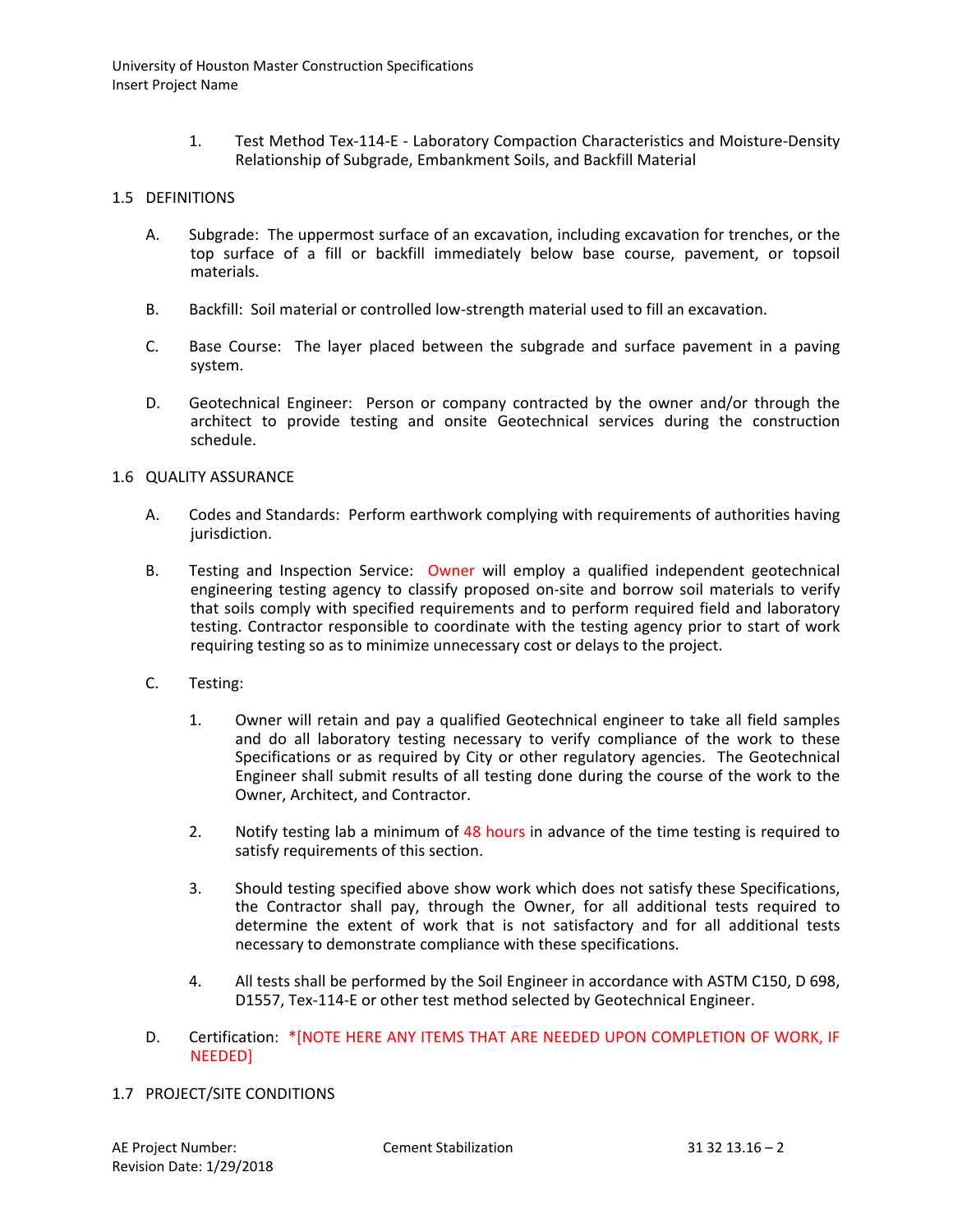- A. Cement treatment shall not be mixed or placed when the air temperature is below 40 degrees F and is falling, but may be mixed or placed when the air temperature is above 35 degrees F and is rising, the temperature being taken in the shade and away from artificial heat and with the further provision that cement treatment shall be mixed or placed only when weather conditions are suitable.
- B. Completed sections of cement treated material in place may be opened immediately to local traffic and to construction equipment and to all traffic after the curing period, provided the cement treated course has hardened sufficiently to prevent marring or distorting the surface by equipment or traffic.
- C. The Contractor shall be required, within the limits of his contract, to maintain the cement treated course in good condition until all work has been completed and accepted. Maintenance shall include immediate repairs of any defects that may occur. This work shall be done by the Contractor at his own expense and repeated as often as may be necessary to keep the area continuously intact. Faulty work shall be replaced for the full depth of treatment. It is the intent of this specification that the Contractor constructs the plan depth of cement treatment in one homogeneous mass. The addition of thin stabilized layers will not be permitted in order to provide the minimum specified depth.
- D. Design Strength

Cement mixture shall produce at least 750 psi unconfined compressive strength at 7 days. Percent of cement to be used shall be coordinated with Geotechnical Report but in no way shall the percent of cement added be less than 5%

### 1.8 SUBMITTALS

A. None required for this section. \*[REVISE AS NEEDED]

### PART 2 - PRODUCTS

### 2.1 SOIL

A. Soil shall consist of approved sand or silt material free from vegetation or other objectionable matter encountered in the existing subgrade and other acceptable material used in preparation of the subgrade in accordance with this specification.

### 2.2 PORTLAND CEMENT

- A. Cement shall be Type 1 of a standard brand of Portland cement and shall conform to the requirements of ASTM Designation: C 150-07.
- B. One sack, containing 1 cubic foot of cement, shall be considered as weighing 94 pounds net. One barrel of cement shall be considered as weighing 376 pounds net and containing 4 cubic feet.
- C. It is the Contractors option to use bulk cement, provided the apparatus for handling, weighing and spreading the cement is approved in writing. Cement weighing equipment shall be as specified below in 3.1.A.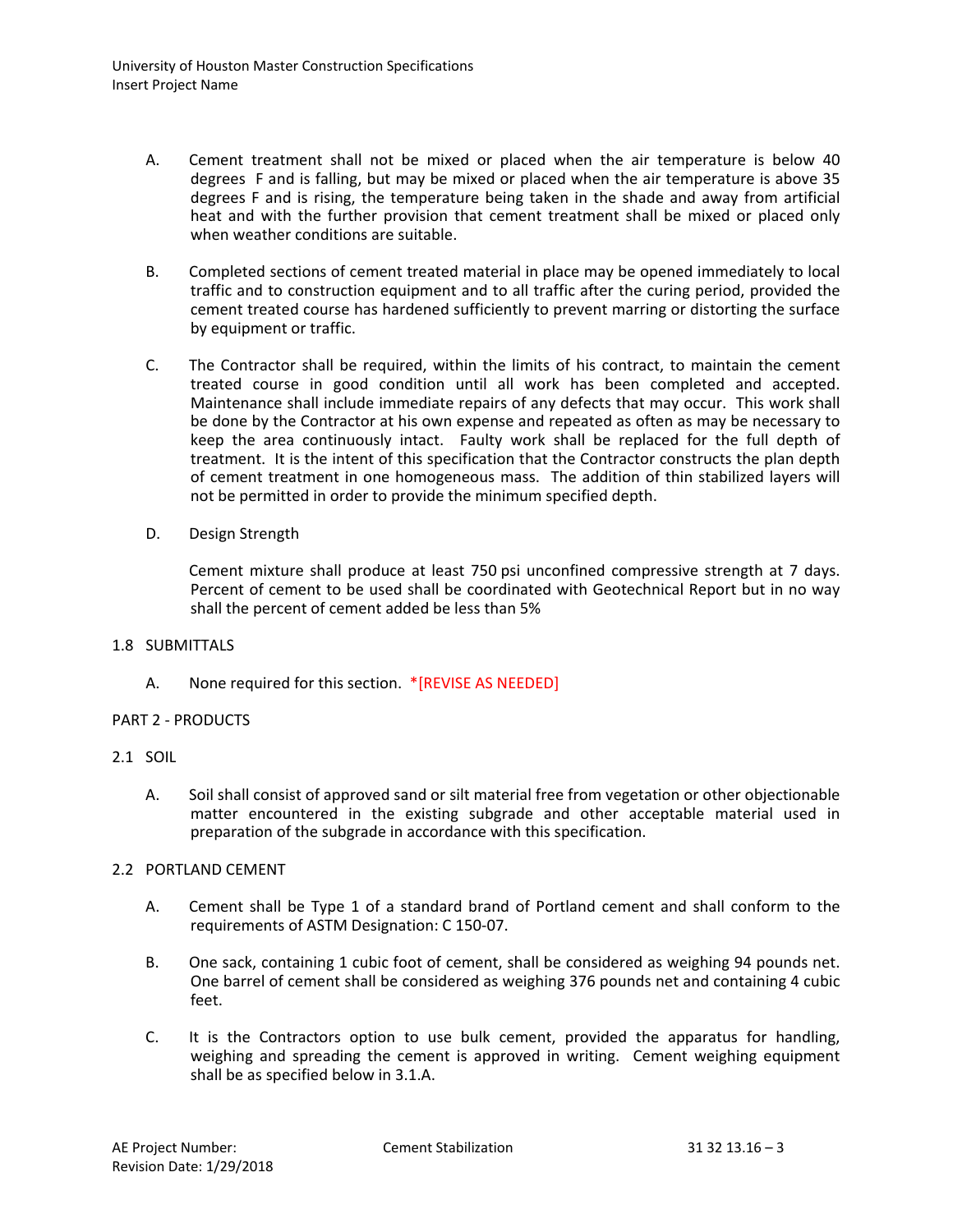University of Houston Master Construction Specifications Insert Project Name

# 2.3 WATER

- A. Water used for mixing or curing shall be reasonably clean and free of oil, salt, acid, alkali, sugar, vegetable matter or other substances injurious to the finished product.
- B. Water sources other than the local municipal domestic water supply must be approved by the Owner.
- C. If onsite reclaimed water sources are used, tanks and apprentices must be clearly marked with the words "non-potable" water.

### PART 3 - EXECUTION

### 3.1 EQUIPMENT

- A. Equipment utilized where materials are specified to be measured or proportioned by weight shall conform to the requirements of the TxDOT specifications, Item 520, "Weighing and Measuring Equipment." Equipment necessary for the proper construction of the work shall be on the project, in first-class working condition, both as to type and condition, prior to the start of construction operations. The Contractor shall at all times provide sufficient equipment to enable continuous prosecution of the work and completion in the required number of working days.
- B. Portland cement treatment for materials in place may be constructed with any machine or combination of machines and auxiliary equipment that will produce results as outlined in this specification.
- C. Mixing may be accomplished by a multiple-pass traveling mixing plant or a single-pass traveling mixing plant.
- D. The equipment provided by the Contractor shall be operated by experienced and capable employees and shall be that equipment necessary to provide a cement treatment meeting the requirements herein specified.

### 3.2 CONSTRUCTION METHOD

A. It is the primary requirement of this specification to secure a completed course of treatment containing a uniform Portland cement mixture free from loose or segregated areas, of uniform density and moisture content, well bound for its full depth and with a smooth surface suitable for placing subsequent courses. It shall be the responsibility of the Contractor to regulate the sequence of work, to process a sufficient quantity of material to provide full depth as shown on plans, to use the proper amount of Portland Cement to maintain the work and rework the courses as necessary to meet the above requirements.

### 3.3 PREPARATION OF SUBGRADE

A. Before other construction operations are begun, the subgrade shall be graded and shaped as required to construct the Portland cement treatment for material in place in conformance with the lines, grades, thickness and typical cross section shown on the plans. Unsuitable soil or material shall be removed and replaced with acceptable soil.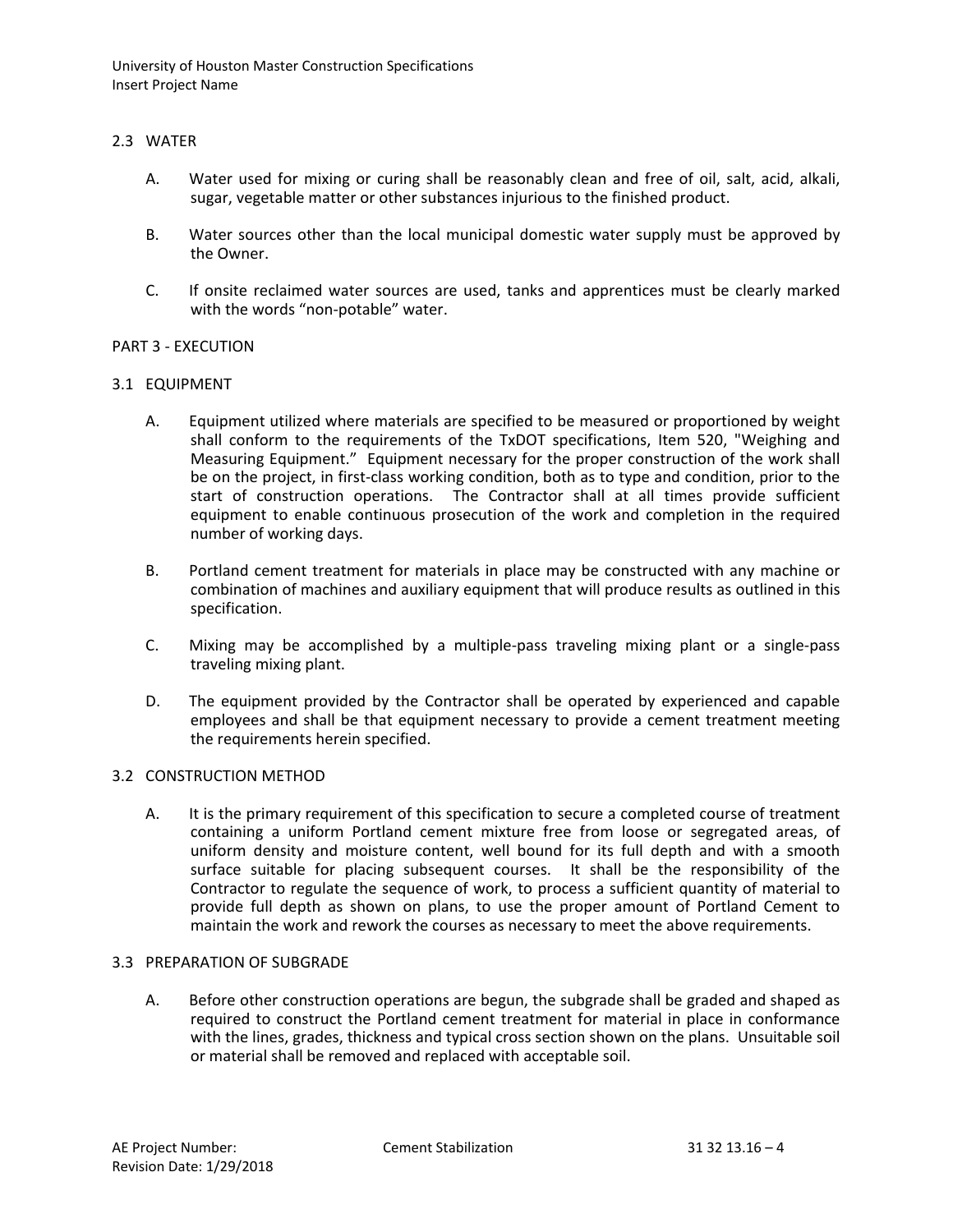University of Houston Master Construction Specifications Insert Project Name

B. The subgrade shall be firm and able to support without displacement the construction equipment and the compaction hereinafter specified. Soft or yielding subgrade shall be corrected and made stable before construction proceeds.

# 3.4 PULVERIZATION

A. The soil shall be pulverized such that at the completion of moist-mixing, 100 percent by dry weight passes a 1-inch sieve, and a minimum of 80 percent passes a No. 4 sieve, exclusive of gravel or stone retained on these sieves.

# 3.5 APPLICATION OF CEMENT

- A. Portland cement shall be spread uniformly on the soil in such quantity that all soil to be treated receives the minimum percentage of cement. If a bulk cement spreader is used, it shall be positioned by string lines or other approved method during spreading to insure a uniform distribution of cement.
- B. Cement shall be applied to an area such that the operation can be continuous and completed in daylight within 6 hours of such application.
- C. The percentage of moisture in the soil, at the time of cement application, shall not exceed the quantity that will permit uniform and intimate mixture of soil and cement during dry mixing operations. It shall not exceed the specified optimum moisture content for the soil cement mixture.
- D. No equipment, except that used in spreading the mixture, will be allowed to pass over the freshly spread cement until it is mixed with the soil.

### 3.6 MIXING AND PROCESSING

- A. Unless otherwise shown on the plans, either method (A) or (B) below may be used at the option of the Contractor.
	- 1. Multiple-Pass Traveling Mixing Plant
		- a. After the cement has been applied it shall be dry-mixed with the soil. Mixing shall continue until the cement has been sufficiently blended with the soil to prevent the formation of cement balls when water is applied. Any mixture of soil and cement that has not been compacted and finished shall not remain undisturbed for more than 30 minutes.
		- b. Immediately after the dry mixing of soil and cement is complete, water as necessary shall be uniformly applied and incorporated into the mixture. Pressurized equipment and supply provided shall be adequate to insure continuous application of the required amount of water to sections being processed within 3 hours of application of the cement. Proper care shall be exercised to insure proper moisture distribution at all times. After the last increment of water has been added, mixing shall continue until a thorough and uniform mix has been obtained.
	- 2. Single-Pass Traveling Mixing Plant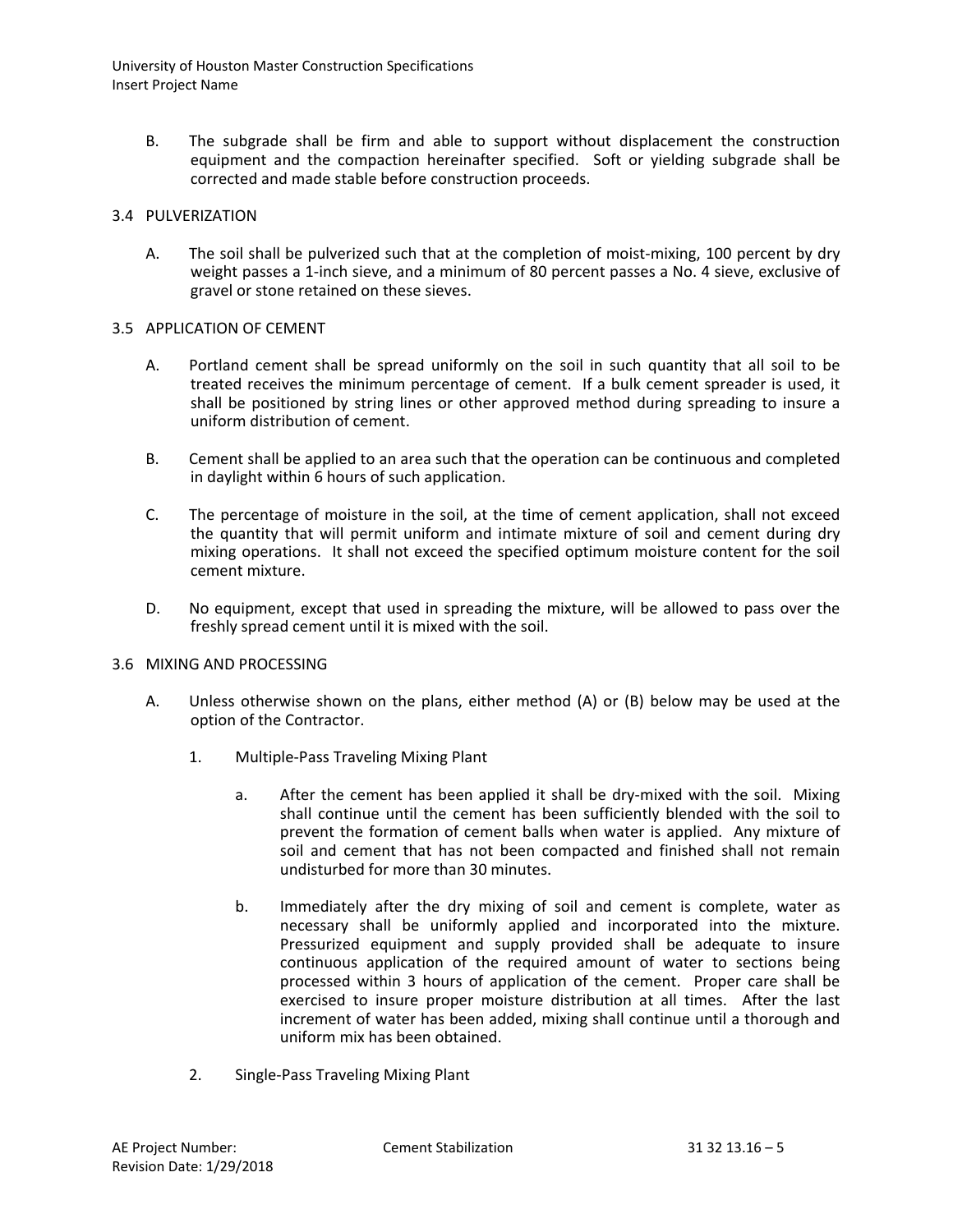- a. After the cement has been applied it shall be sufficiently dry-mixed with the soil to prevent the formation of cement balls when water is applied. Un-pulverized soil lumps in the soil cement mixture immediately behind the mixer that are dry will not be allowed. Should this condition prevail, the Contractor shall "prewet" the raw soil as necessary to correct this condition.
- b. This mixer shall be provided with means for visibly and accurately gauging the water application. The water shall be applied uniformly through a pressure spray bar.
- c. After cement is spread, mixing operations shall proceed as follows:
	- i. The mixer shall in one continuous operation thoroughly moist-mix the soil, cement and water, spread the completed soil cement mixture evenly over the machine processed width of the subgrade and leave it in a loose condition ready for immediate compaction.
	- ii. The soil and cement mixture shall not remain undisturbed, after mixing and before compacting, for more than 30 minutes.

# 3.7 COMPACTION AND FINISHING

- A. The material shall be compacted to not less than 95 percent of the Standard Maximum Density (ASTM D698-07e1) and as shown on the plans. At the start of compaction, the percentage of moisture in the mixture and in un-pulverized soil lumps, based on oven-dry weights, shall not be below or more than two percentage points above the specified optimum moisture content and shall be less than that quantity which will cause the soil cement mixture to become unstable during compaction and finishing. When the uncompacted soil cement mixture is wetted by rain so that the average moisture content exceeds the tolerance given at the time of final compaction, the entire section shall be reconstructed in accordance with this specification at the sole expense of the Contractor.
- B. The specified optimum moisture content and density shall be determined in the field by Test Method Tex-114-E or other approved methods, on representative samples of soil cement mixture obtained from the area being processed.
- C. Prior to the beginning of compaction, the mixture shall be in a loose condition for its full depth. The loose mixture then shall be uniformly compacted to the specified density within 2 hours after the application of cement.
- D. After the soil and cement mixture, is compacted, water shall be uniformly applied as needed and thoroughly mixed in with a spiketooth harrow or equal. The surface shall then be reshaped to the required lines, grades and cross section and then lightly scarified to loosen any imprint left by the compacting or shaping equipment.
- E. The resulting surface shall be thoroughly rolled with a pneumatic tire roller and "clipped", "skinned", or "tight bladed" by a power grader to a depth of approximately 1/4 inch, removing all loosened soil and cement from the section. The surface shall then be thoroughly compacted with the pneumatic roller, adding small increments of moisture as needed during rolling. If plus No. 4 aggregate is present in the mixture, one complete coverage of the section with the flat wheel roller shall be made immediately after the "clipping" operation. When directed by the Owner, surface finishing methods may be varied